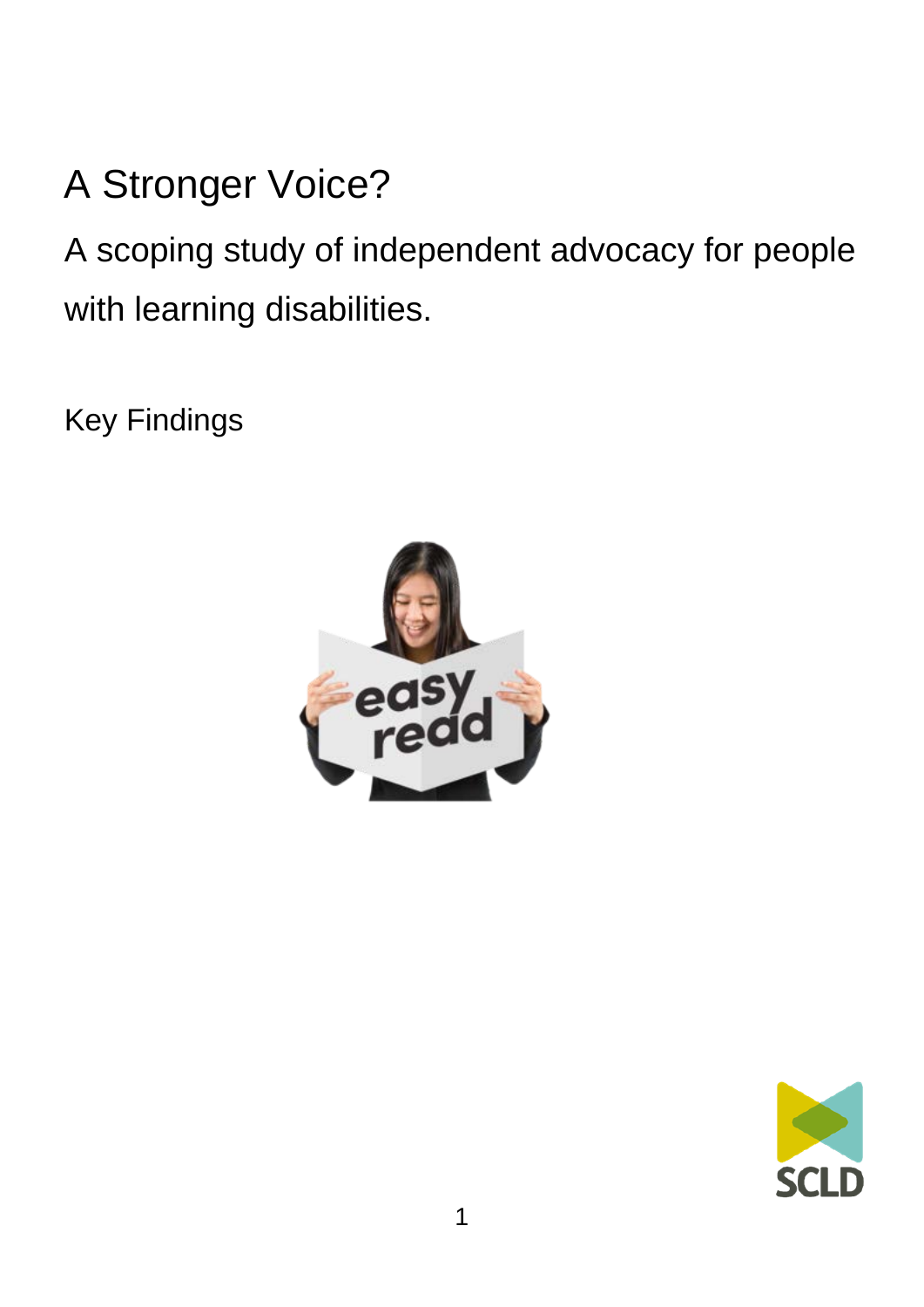# What this report is about.



This report is an Easy Read version of the key findings from a longer report written by SCLD.



The Key Findings tells you just the important points.



The full report is called A Stronger Voice? A scoping study of independent advocacy for people with learning disabilities.



The report is about some work SCLD did about advocacy.



SCLD talked to people with learning disabilities about advocacy.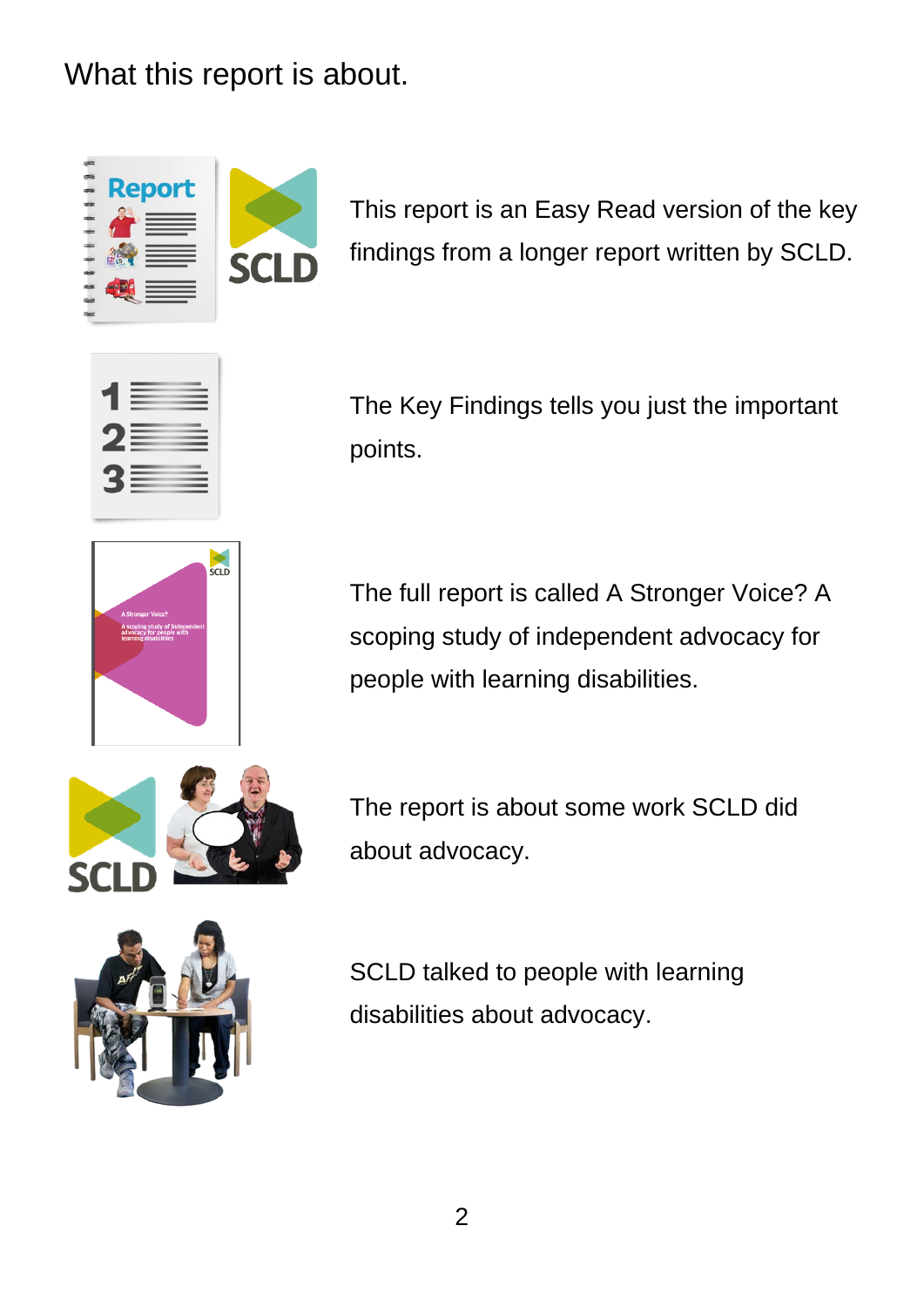

SCLD also talked to people who work as advocates and their managers.

These people are called **advocacy providers**.



SCLD talked to the people who give the money to a**dvocacy providers** to give advocacy support.

These people are called **commissioners.**

You can read the full report on the SCLD website if you want. The website address is www.scld.org.uk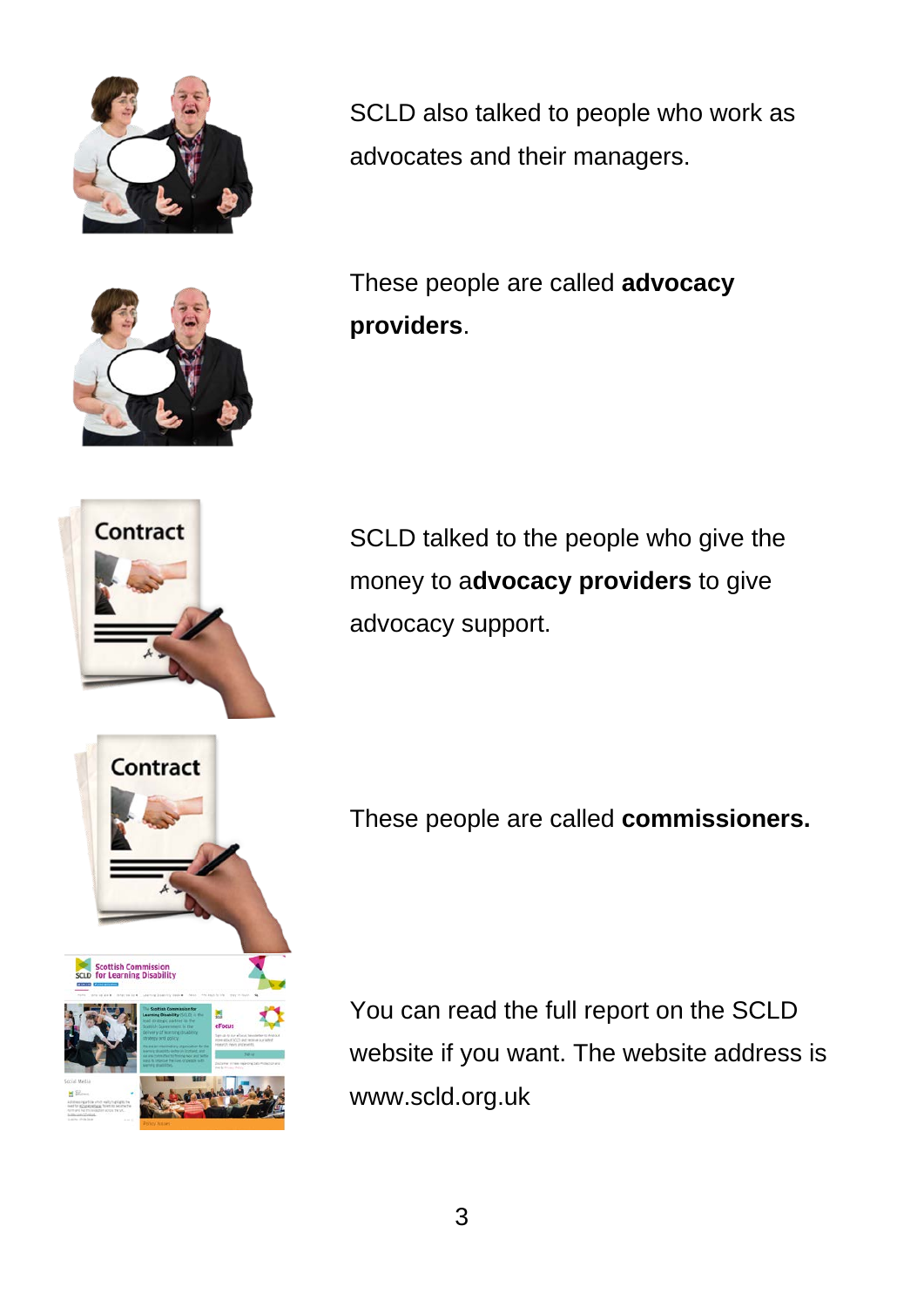# People with learning disabilities have a right to advocacy.



Sometimes people with learning disabilities find it difficult to get the things they need.



Independent advocacy is there to help people to say what they want and to help them to make choices about their life.







People with learning disabilities have a right to advocacy.

This is written in a law called the Mental Health (Care and Treatment) (Scotland) Act 2003.

People with learning disabilities might not be able to get an advocate in some parts of Scotland or might not know about advocacy.

A map of advocacy made by the Scottish Independent Advocacy Alliance has said that there might not be enough advocacy for people with learning disabilities.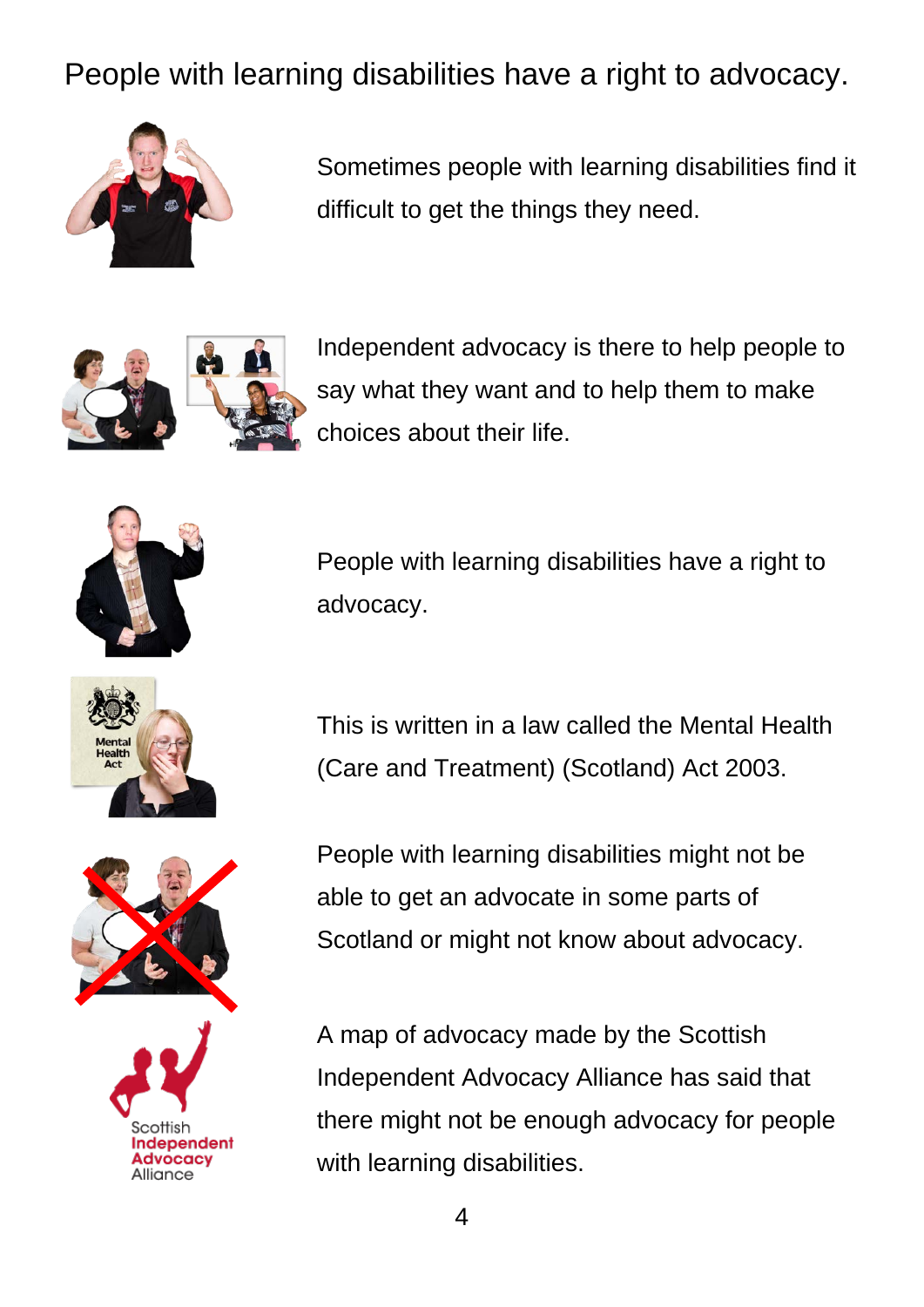# How advocacy helps people



SCLD spoke to people with learning disabilities about the help they have had from an advocate.



The people we spoke to told us what is good about having an advocate.



Some of the people we spoke to were in an advocacy group.



These people told us what was good about being in a group.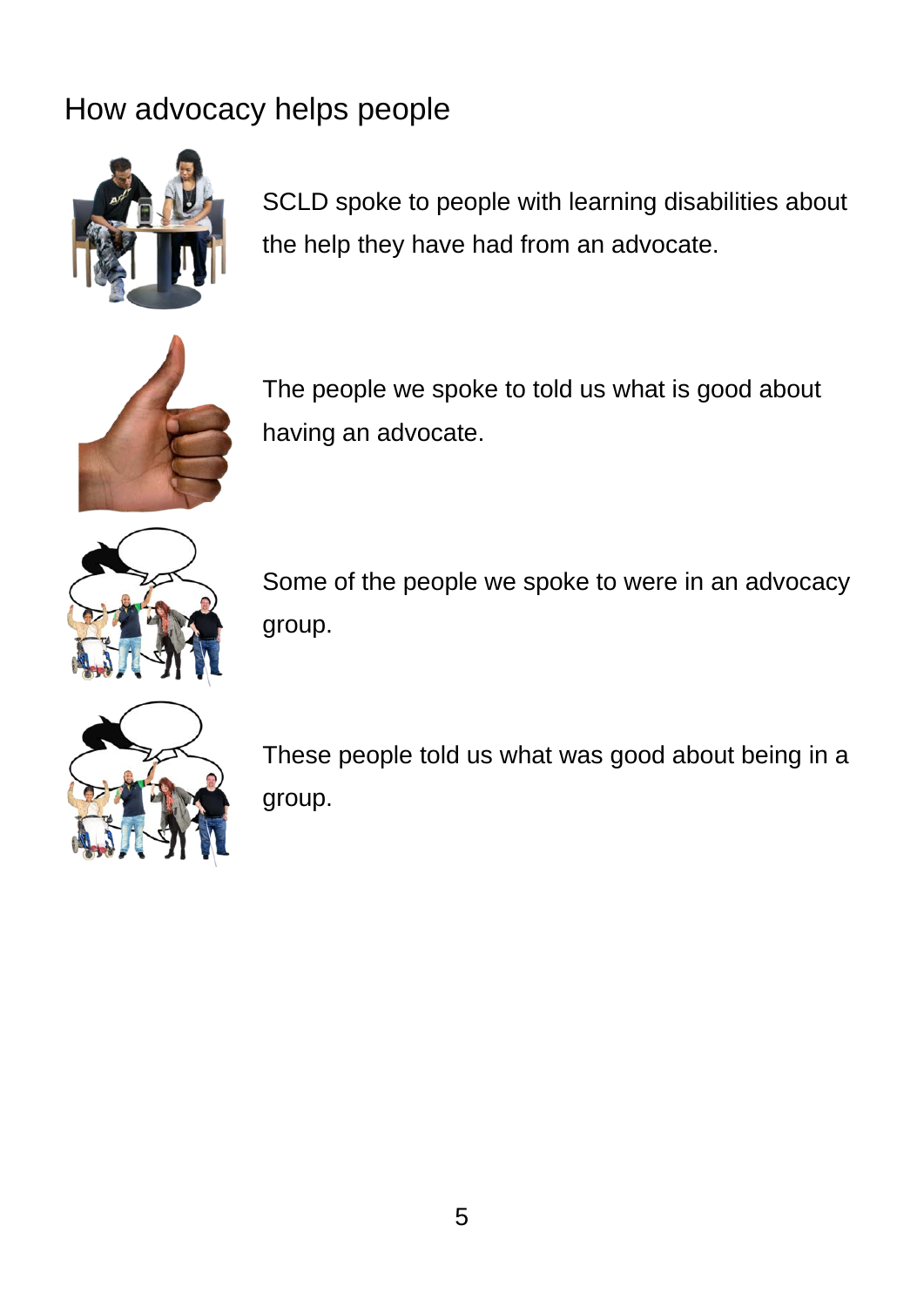What people said is good about help from an advocate.



Feeling more confident to speak up for themselves.



Being more able to say what they want with the help of an advocate.



It was good when the advocate was able to help to sort out problems.



Feeling more calm in meetings.



Being listened to.



Having things explained so they can understand.



Feeling like someone was on their side.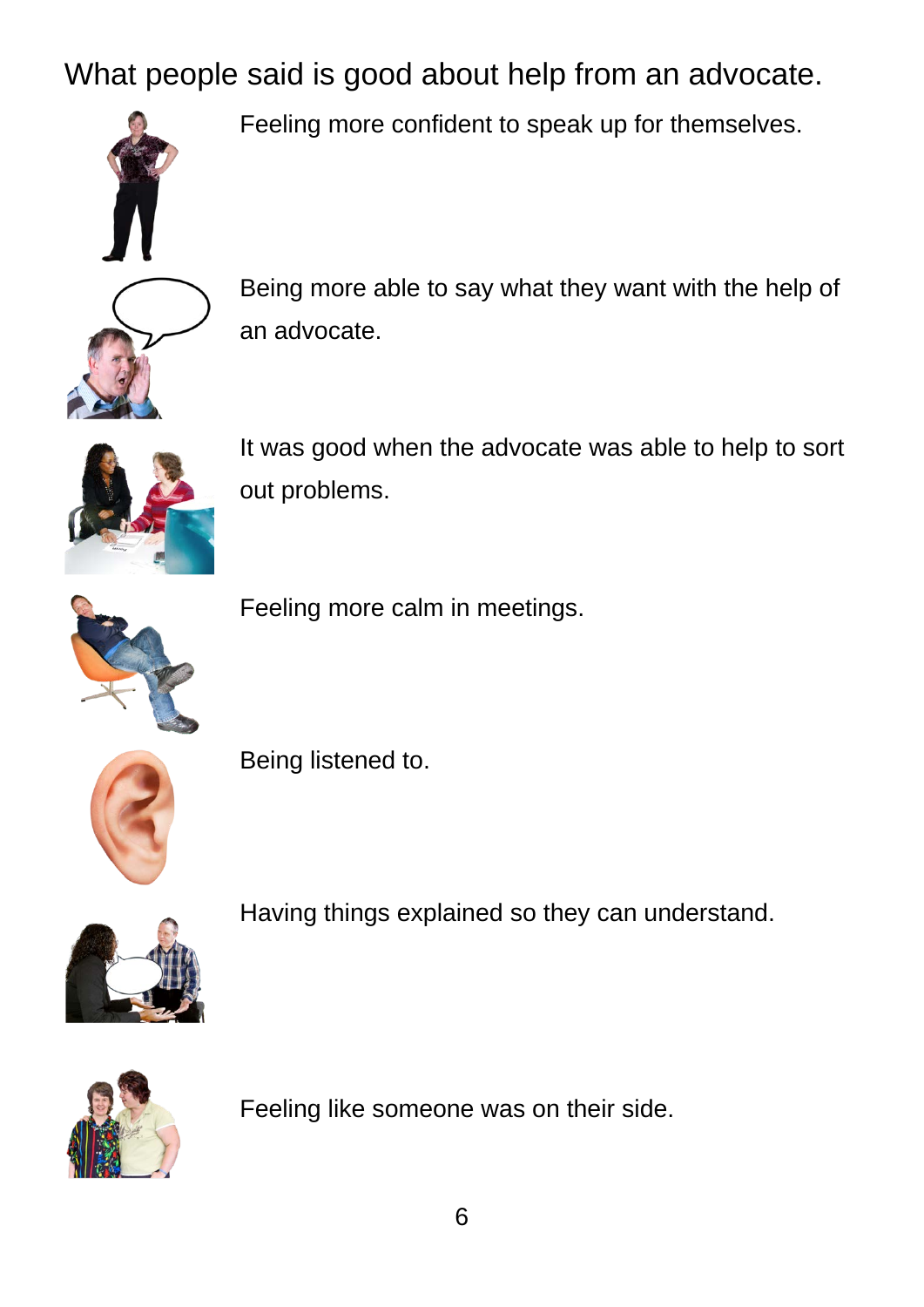What people said is good about being a member of an advocacy group.



Getting to see people and make friends.



The person who organises the group can help members if they are having problems.



Feeling more confident about speaking up.

What people said was not so good about advocacy



Not everyone was able to say that something had changed because of their advocacy worker.



Some people said that they would want to see their advocate more often.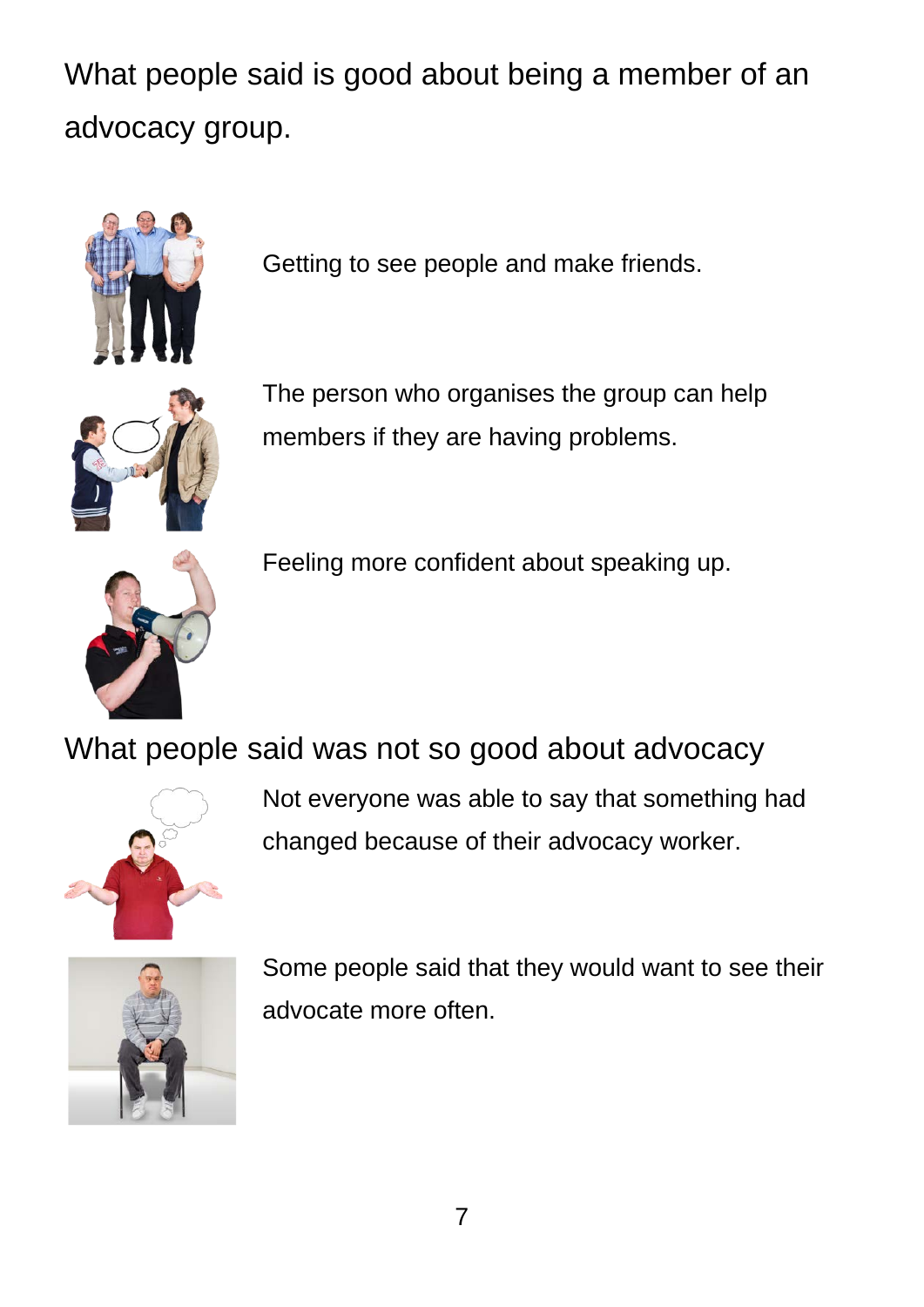## Being able to get advocacy







In some areas it is harder to get advocacy than in other places.

Advocacy organisations are getting less money and have more people wanting advocacy so it is hard for them to help everybody that wants it.

Advocacy is usually paid for by the council and the NHS.



Jc<sub>2</sub>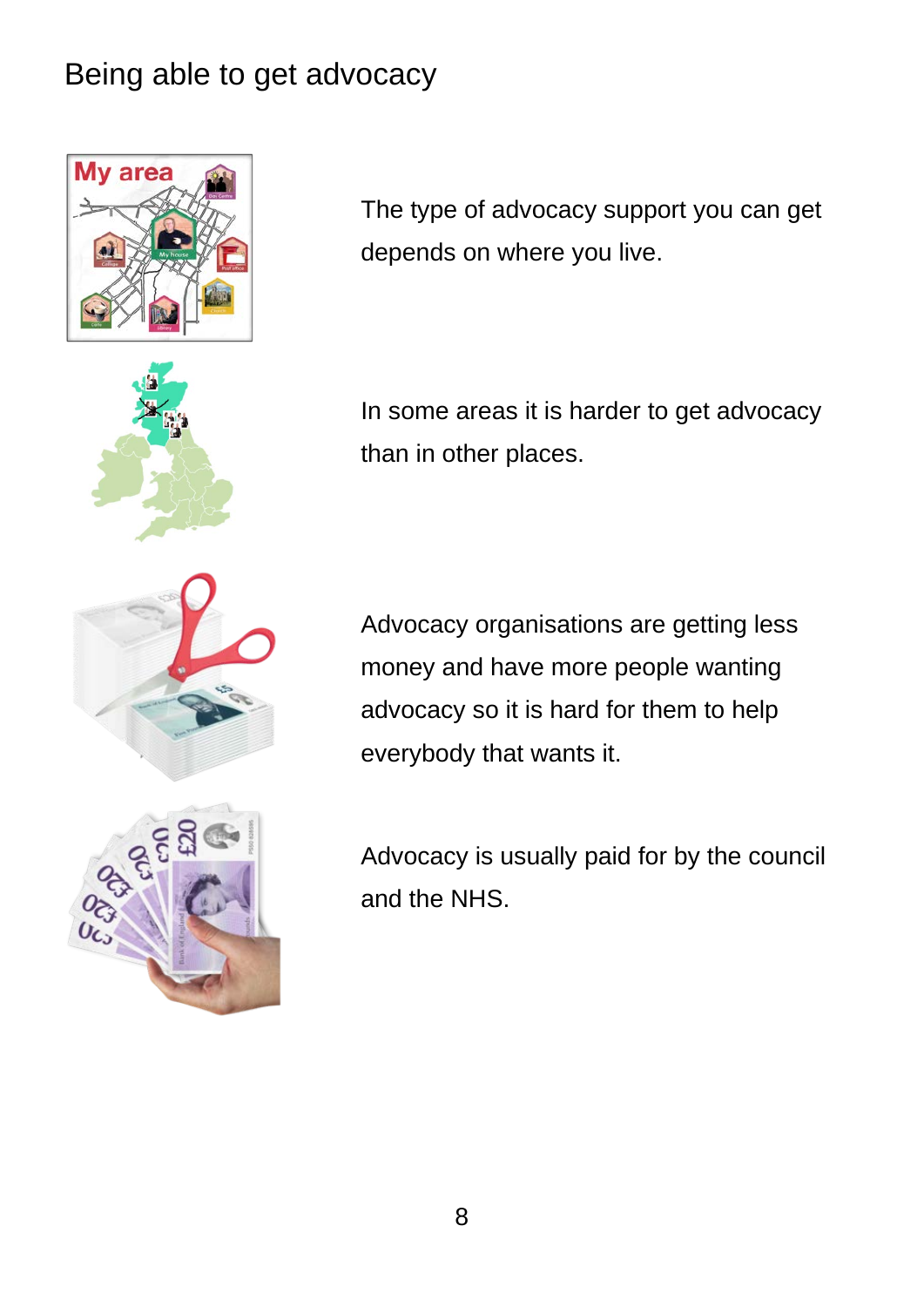

Council areas use different ways to decide what type of advocacy to offer.



Each **advocacy provider** uses different ways to tell how good their advocacy is.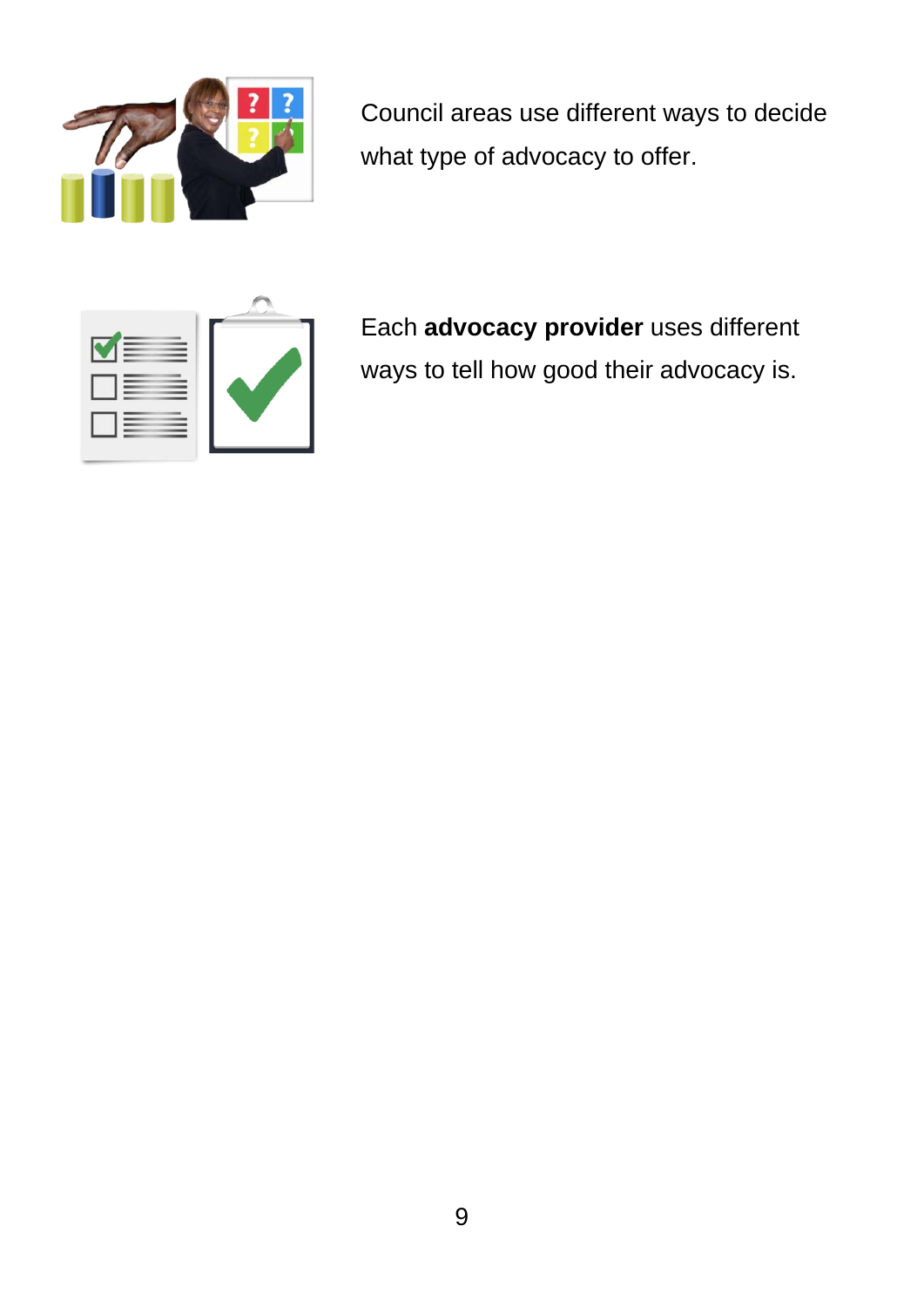# What SCLD thinks could be made better



SCLD has looked at everything that people said about advocacy and suggests that there are some things that can be done to make advocacy better for people with learning disabilities.

### Helping more people to get advocacy



**Advocacy Providers** and **Commissioners**  should make sure that people with learning disabilities know that they have a right to advocacy.

**Advocacy Providers** and **Commissioners**  should make sure that people with learning disabilities know how to get advocacy if they need it.

**Advocacy Providers** and **Commissioners**  should make sure that people with learning disabilities do not miss out on their right to advocacy.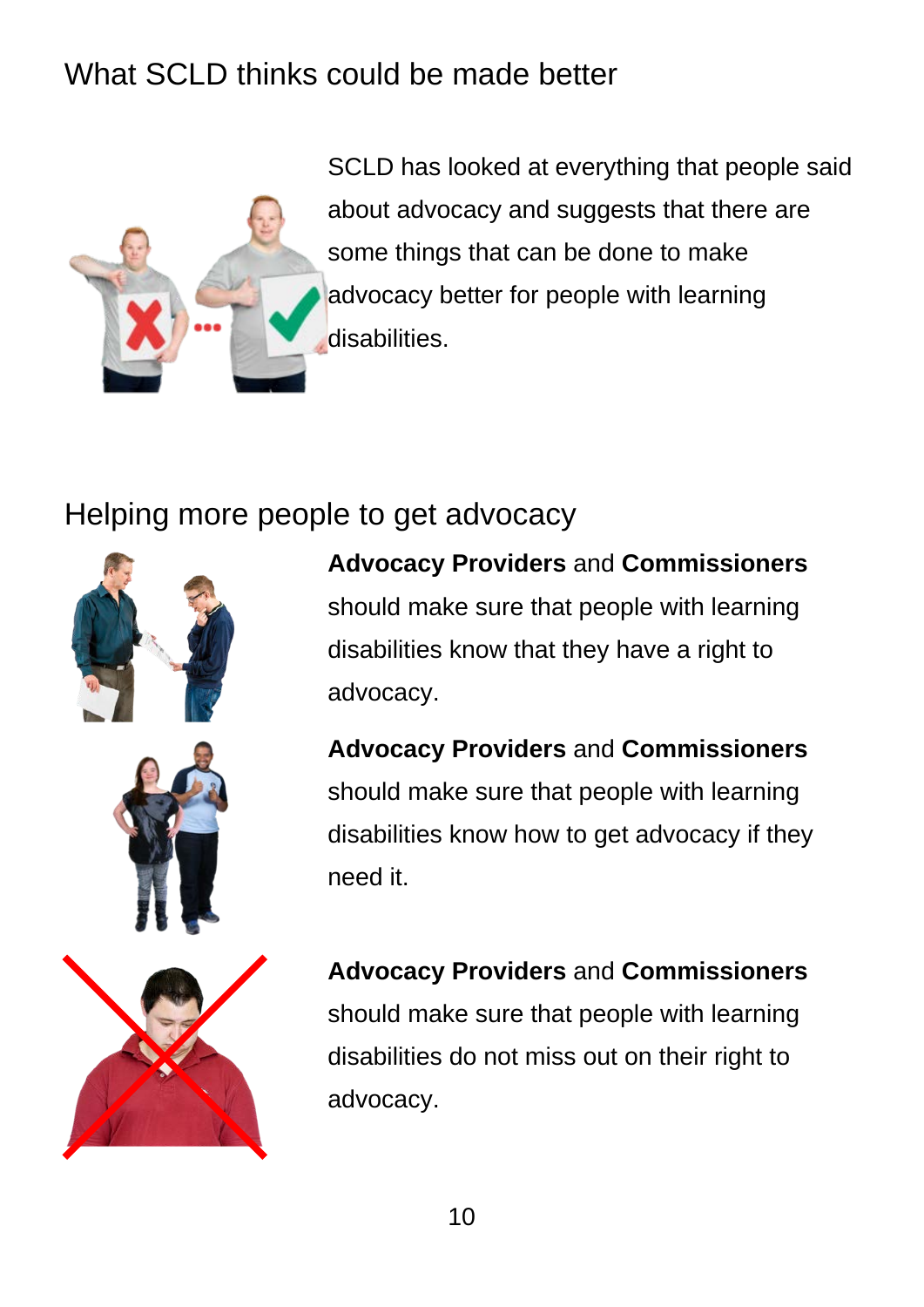# Planning advocacy better



Every area should have an advocacy plan.



These plans should be kept up to date.



People who have learning disabilities should help to make these plans.

# Know how good advocacy is

| $\sim$ |  |
|--------|--|
|        |  |
|        |  |
|        |  |
|        |  |

**Advocacy providers** should get better at finding out how well advocacy is working for people.



They should also try to find out reasons why some people might not be getting advocacy.